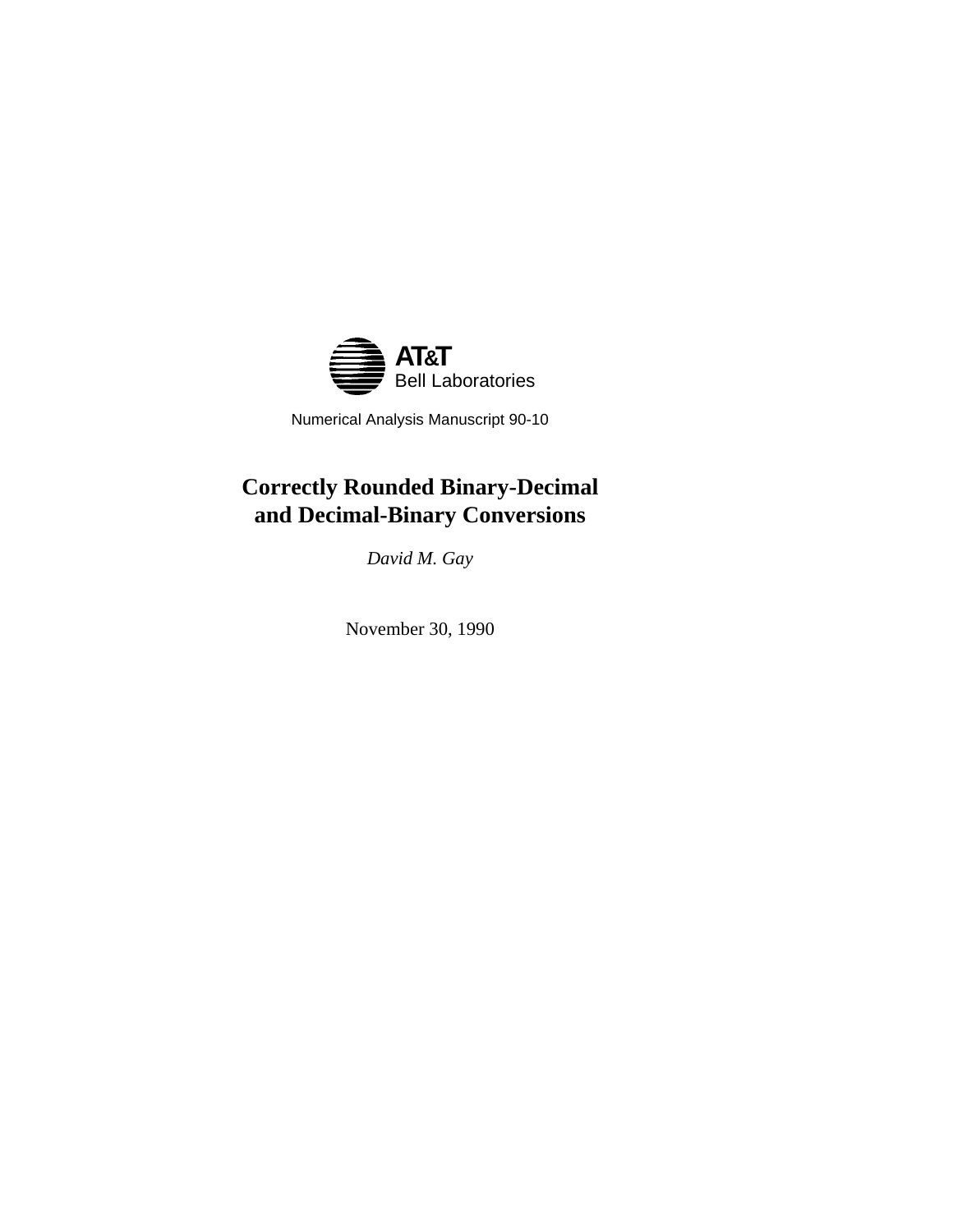## **Correctly Rounded Binary-Decimal and Decimal-Binary Conversions**

## *David M. Gay*

AT&T Bell Laboratories Murray Hill, New Jersey 07974

## *ABSTRACT*

This note discusses the main issues in performing correctly rounded decimal-to-binary and binary-to-decimal conversions. It reviews recent work by Clinger and by Steele and White on these conversions and describes some efficiency enhancements. Computational experience with several kinds of arithmetic suggests that the average computational cost for correct rounding can be small for typical conversions. Source for conversion routines that support this claim is available from *netlib*.

#### **1. Introduction**

On computers that use non-decimal floating-point arithmetic, occasion often arises to convert a number from decimal form to the internal floating-point form or vice versa, i.e., to find an internal floating-point number that is near to a given decimal number or to find a decimal number that is near to a given internal floating-point number. Ideally such a conversion would be correctly rounded in a specified sense, e.g., would yield the nearest number expressible with at most a prescribed number of digits of the appropriate kind. It is of interest to ask how much correctly rounded conversions cost computationally. Here we examine this question for some commonly used arithmetics: IEEE binary [1], IBM-mainframe, and VAX. For IEEE arithmetic, we assume that the specified rounding sense is the IEEE round-nearest mode, i.e., unbiased rounding, which yields a nearest floating-point number and, in case there are two nearest numbers, yields the one whose trailing digit is even. For the other arithmetics, we assume biased rounding, which yields the floating-point number of larger magnitude when there are two nearest floating-point numbers. (Note that IBM arithmetic is not ordinarily rounded, but that, as illustrated in Appendix A, extended-precision instructions can be used to compute floating-point products and quotients rounded in this way.)

Recently, Clinger [3] described a scheme that relies on IEEE double-extended arithmetic to perform correctly rounded decimal-to-binary conversion. In the next section we show how to modify Clinger's method so that only double-precision arithmetic is needed. Steele and White [12] have recently described a method for binary-to-decimal conversion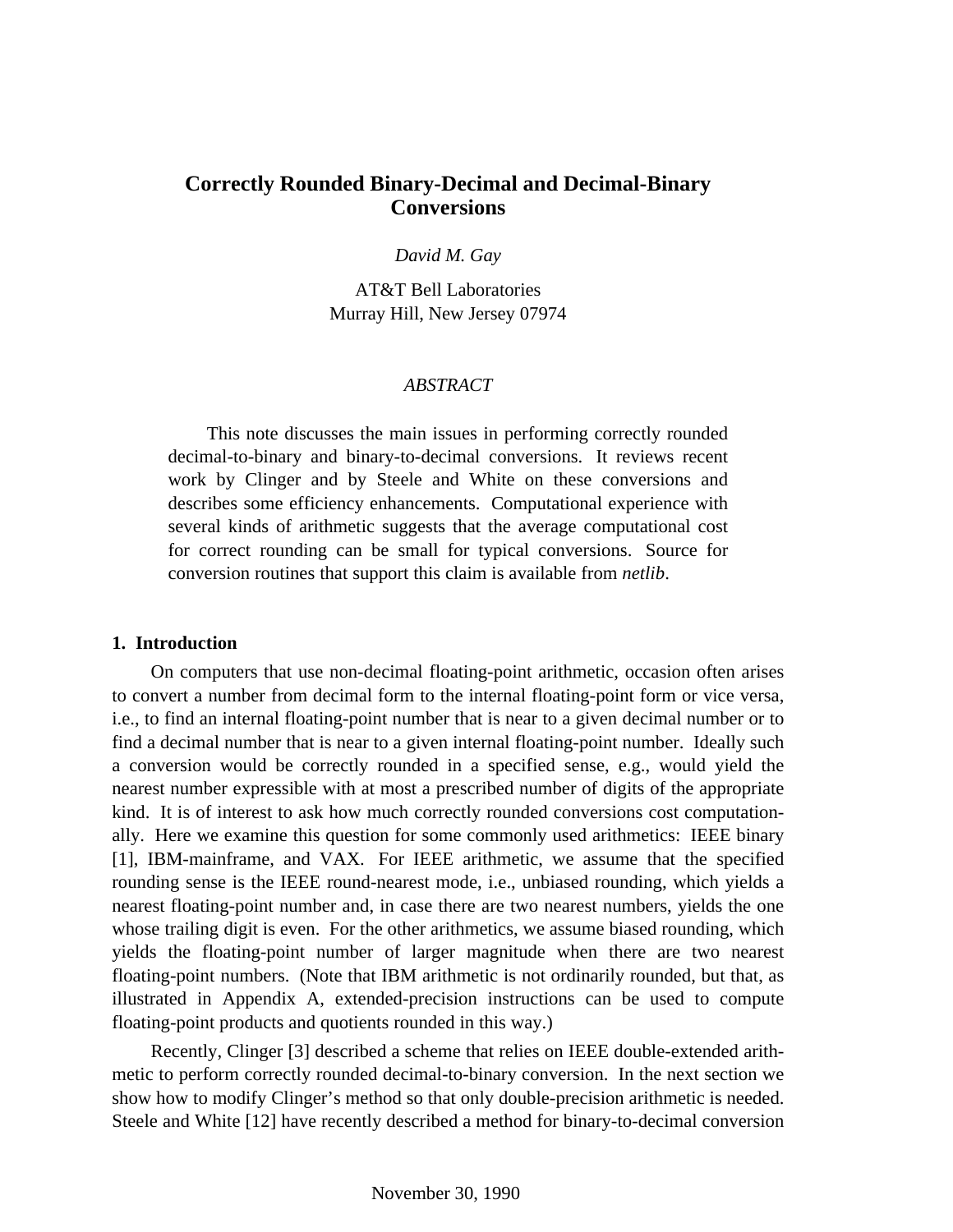that yields the shortest decimal number that, when correctly rounded back to the same binary floating-point precision, results in the original number; they also describe variants that yield correctly rounded decimal strings having at most a prescribed number of digits or a prescribed number of digits after the decimal point (fixed-point notation). In Section 3 we explain several ways to speed up such calculations. Section 4 describes some computational experience, and §5 offers concluding remarks. The rest of this section introduces some notation and assumptions. For other work on conversions, see Coonen's thesis [4] and the works cited in [3, 4, 12].

Since signs are easy to treat, we restrict the discussion to conversion of nonnegative numbers.

We assume that nonnegative normalized internal floating-point numbers have the form

(1) 
$$
b = \sum_{i=0}^{p-1} b_i \times \beta^{e-i},
$$

where the floating-point arithmetic base  $\beta$  and the number *p* of base  $\beta$  digits are fixed positive integers, *e* is an integer that satisfies

$$
(2) \t\t e_{\min} \le e \le e_{\max}
$$

for prescribed integers  $e_{\min}$  and  $e_{\max}$ , the digits  $b_i$  are integers with  $0 \leq b_i < \beta$ , and  $b_0 \neq 0$ . For IEEE arithmetic, it is also necessary to consider *denormalized* numbers, in which  $e = e_{\min}$ ,  $b_0 = 0$ , and  $b \neq 0$ .

Corresponding to (1), we consider nonnegative decimal numbers of the form

(3) 
$$
d = \sum_{i=0}^{n-1} d_i \times 10^{k-i},
$$

where *n* is a positive integer and *k* is an integer that may be positive, negative, or zero. We assume that  $\beta$  is not commensurable with 10 in the sense of Matula [10], i.e., that  $\beta$  is not a power of 10, since conversions are easy if  $β$  is a power of 10.

A *floating-point integer* is an integer that can be expressed in the form (1).

Suppose *b* is the nearest value of the form (1) to *d* when the bounds (2) are ignored. If  $e > e_{\text{max}}$ , then *d* is said to *overflow*, and if  $e < e_{\text{min}}$ , then *d* is said to *underflow*. Under IEEE arithmetic, we allow *gradual underflow*: if

$$
\beta^{e_{\min}} - \beta^{e_{\min} - p} > d \geq \beta^{e_{\min} - p + 1} / 2,
$$

we consider the desired approximation *b* to *d* to be the denormalized number nearest *d*.

Suppose an (exact) arithmetic operation yields a result *r* with  $\beta^{e_{\min}} - \beta^{e_{\min} - p + 1} < r < \beta^{e_{\max} + 1} - \beta^{e_{\max} - p + 1}$  and that *r* is not a floating-point number, i.e., cannot be represented in the form (1). Then there are two adjacent floating-point numbers, r and  $\overline{r}$ , with  $r < r < \overline{r}$ . By a rounded floating-point operation, we mean a calculation that yields  $\overline{r}$  if  $\overline{r} - \overline{r} < \overline{r} - r$ ,  $\overline{r}$  if  $\overline{r} - r < r - \overline{r}$ , and, if *r* −  $r = \overline{r} - r$ ,  $r$  if we are using IEEE arithmetic and the least-significant digit of  $r$  is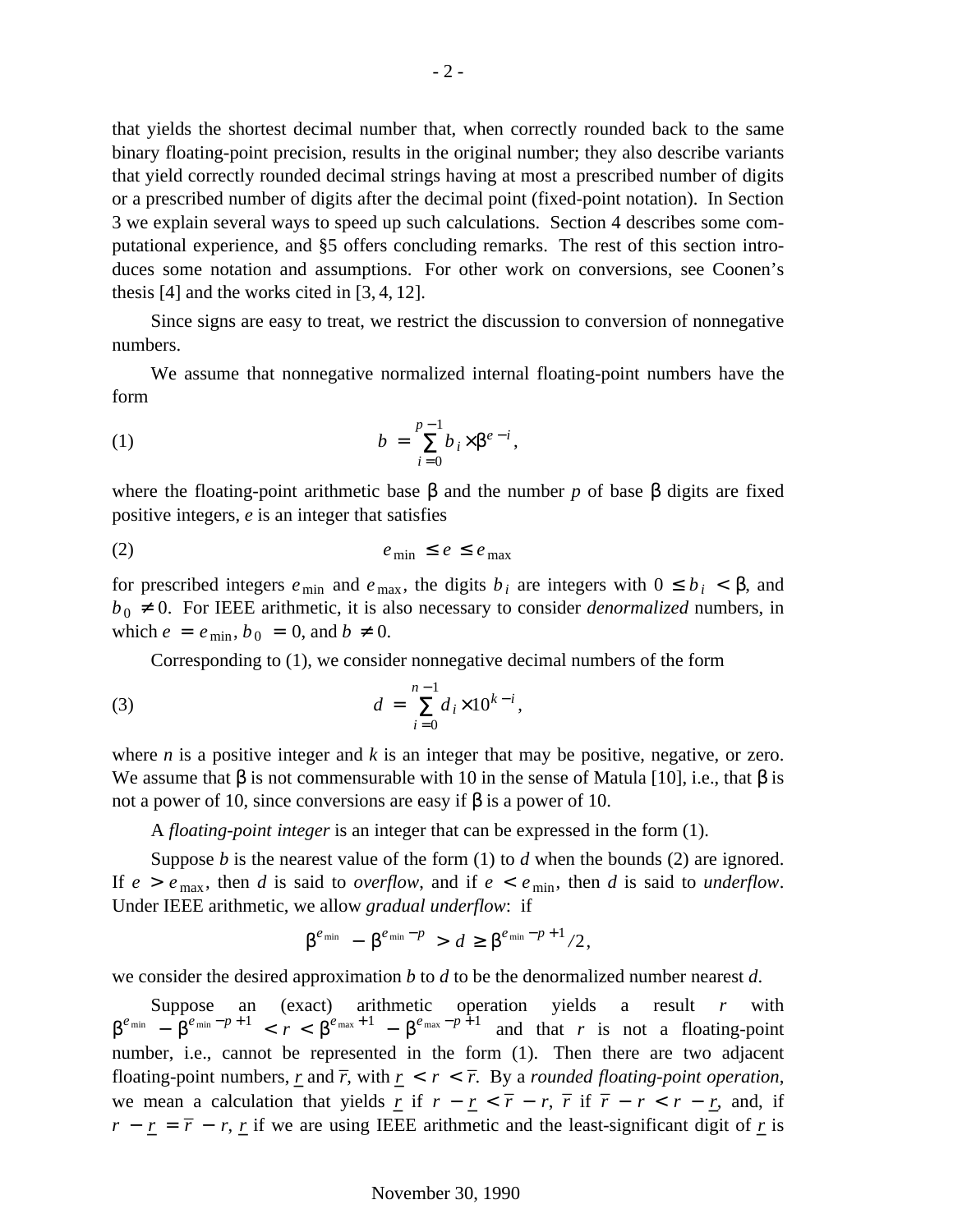even and  $\bar{r}$  otherwise. With IEEE and VAX arithmetic, the hardware arithmetic operations are rounded floating-point operations in the sense just defined. With IBM arithmetic, one can use extended-precision instructions, such as those shown in Appendix A, to compute rounded floating-point products and quotients.

## **2. Decimal-to-Binary Conversion**

Suppose we wish to find the nearest floating-point number *b* to a given decimal number *d*. Initially we assume that

$$
(4) \hspace{1cm} \beta^{e_{\min}} - \beta^{e_{\min} - p + 1} \leq d \leq \beta^{e_{\max} + 1} - \beta^{e_{\max} - p + 1},
$$

so that over- and underflow are not an issue. As Clinger [3] notes, if *n* is small enough and *k* is near enough to zero, then *d* can be expressed as the product or ratio of the floating-point integers  $10^{k - n + 1}$  and  $\sum_{i=1}$  $\sum_{i=1}^{n} d_{i-1} \times 10^{n-i}$ . Thus we can compute the correctly rounded *b* with one rounded floating-point operation. Another case (not noted by Clinger) where a single rounded floating-point operation suffices is that where *k* is large enough that  $10^k$  is not a floating-point integer, but there is a positive integer  $j < k$ such that both  $10^{k-j}$  and  $10^{j}$ .  $\overline{\phantom{a}}$  $\lfloor i = 1 \rfloor$ Σ  $\sum_{i=1}^{n} d_{i-1} \times 10^{n-i}$  $\overline{\phantom{a}}$  $\overline{\phantom{a}}$ J are floating-point integers. Fortunately,

these cases are the typical ones in most applications.

If the above cases do not obtain, then we can use a combination of floating-point arithmetic and arithmetic on large integers to compute *b*. A reasonable approach is to compute a series of approximations, say  $b^{(1)}$ ,  $b^{(2)}$ ,  $\dots$ ,  $b^{(m)}$ , with

$$
b^{(j)} = \sum_{i=0}^{p-1} b_i^{(j)} \times \beta^{e^{(j)}-i}
$$

and  $b^{(m)} = b$ . Clinger suggests using IEEE binary double-extended arithmetic to compute  $b^{(1)}$ ; he describes a procedure that changes  $b^{(j)}$  by one unit in the last place (i.e., that adds or subtracts  $\beta^{e^{(j)}-p+1}$  to or from  $b^{(j)}$ ), and he argues that his choice of  $b^{(1)}$  is such that at most one iteration of the correction procedure is needed, i.e.,  $m \leq 2$ . Unfortunately, many systems that have IEEE arithmetic do not have hardware support for IEEE double-extended arithmetic, and many other systems have non-IEEE arithmetic. However, it is possible to use the native floating-point arithmetic together with high-precision integer calculations in a correction procedure that yields  $b^{(m)} = b$  with  $m \le 3$ , and that usually has  $m \leq 2$ .

It is easy to use floating-point arithmetic to compute an initial guess  $b^{(1)}$  with

(5) 
$$
|b - b^{(1)}| < c \beta^{e^{(1)} - p + 1}
$$

for a small constant *c*. For example,  $§4$  describes an easy way to achieve  $c = 6.01$  on machines with IEEE, VAX, or IBM arithmetic; 6.01 is an upper bound on  $(1 + \beta^{1-p})^6 - 1$  (as in the roundoff analysis in §20 of [7]).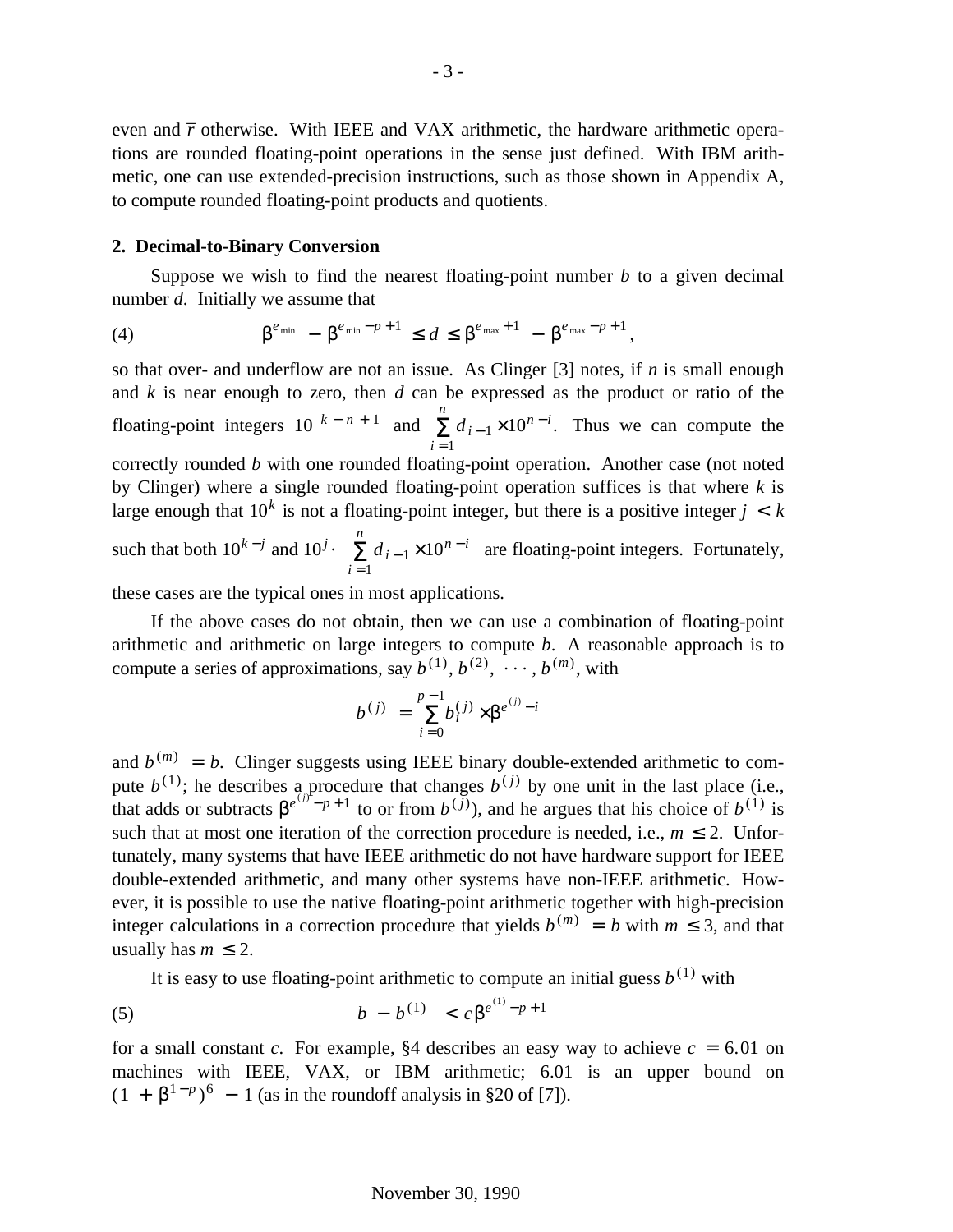Let  $b < b$  and  $b$ \_  $> b$  be the floating-point numbers adjacent to *b*. For *b* to be the desired approximation to *d*, it is necessary and sufficient that  $\underline{b} < d < b$  and *b* − *d*| ≤ min {*d* − *<u>b</u>*, *b* − *d*}, with *b* chosen properly if equality holds (i.e., *b<sub>p*-1</sub> even for unbiased rounding and  $b - d = d - b$  for biased rounding). Thus for  $b^{(j)} = b$ , it is necessary that

(6) 
$$
|d - b^{(j)}| \leq \frac{1}{2} \beta^{e^{(j)} - p + 1}.
$$

In the special case that  $b = \beta^e$ , it is also necessary that

(7) 
$$
d - b^{(j)} \geq -\frac{1}{2} \beta^{e^{(j)} - p}.
$$

Condition (6) is easily reduced to a test that only requires multiplying and subtracting large integers; it is equivalent to

(8) 
$$
|2M(d-b^{(j)})| \leq M \beta^{e^{(j)}-p+1},
$$

where *M* is chosen so that 2*Md*, 2*Mb*<sup>(*j*)</sup>, and *M* $\beta^{e^{(j)}-p+1}$  are all integers. For example,  $M := \max\{1, \beta^{p-e^{(j)}-1}\}\cdot \max\{10^{n-k-1}, 1\}$  suffices, though, as illustrated in §4, smaller choices of *M* are often possible. Suppose (8) fails to hold, and consider

$$
\tilde{\delta}^{(j)} := \frac{1}{2} \times [2M(d-b^{(j)})]/[M\beta^{e^{(j)}-p+1}];
$$

note that  $b^{(j)} + \tilde{\delta}^{(j)} \beta^{e^{(j)} - p + 1} = d$ , so  $\tilde{\delta}^{(j)}$  is the number of units in the last place of  $b^{(j)}$  by which we would like to perturb  $b^{(j)}$ . With floating-point arithmetic that starts by obtaining floating-point approximations to the integers  $2M(d - b^{(j)})$  and  $M\beta^{e^{(j)} - p + 1}$ , we can compute an excellent approximation  $\delta^{(j)}$  to  $\tilde{\delta}^{(j)}$  and then a new approximation  $b^{(j+1)}$  to *b*, i.e.,  $b^{(j+1)} = fl(b^{(j)} + \delta^{(j)} \beta^{e^{(j)} - p + 1})$ , where  $fl(\cdot)$  denotes an approximation to (.) computed with floating-point arithmetic. If  $e^{(j+1)} = e$  (the correct exponent for the desired floating-point approximation *b*) and either  $b^{(j)}$  is not a power of  $β$  or  $δ^{(j)} > 0$ , then  $b^{(j+1)}$  will differ from *b* by at most one unit in the last place, and if δ<sup>(*j*)</sup> differs from the nearest odd multiple of  $\frac{1}{2}$  by more than a modest multiple of  $\beta^{1-p}$ , then  $b^{(j+1)} = b$ .

It could happen that  $b^{(j+1)} = b^{(j)} \neq b$  if *b* differs from  $b^{(j)}$  by  $\pm \beta^{e^{(j)} - p + 1}$  and *d* differs from  $b^{(j)}$  by very nearly  $\frac{1}{2} \beta^{e^{(j)} - p + 1}$ . To preclude the infinite loop that might otherwise result, it suffices to replace  $\delta^{(j)}$  by sign( $\delta^{(j)}$ ) max { $\delta^{(j)}$ ,  $\beta^{e^{(j)} - p + 1}$ }. Similarly, if  $b^{(j)}$  is a power of  $\beta$  and  $b^{(j)} - d$  is very close to  $\frac{1}{2} \beta^{e^{(j)} - p}$ , it could happen that  $b^{(j+1)} = b^{(j)}$  unless  $\delta^{(j)}$  is suitably modified; in this special case (when  $b^{(j)}$  is a power of  $\beta$  and  $\delta^{(j)} < 0$ , it suffices to replace  $\delta^{(j)}$  by  $-\max\{|\delta^{(j)}|, \beta^{e^{(j)}-p}\}.$ 

In the worst case, the procedure just described yields  $b^{(m)} = b$  with  $m = 3$ . This could happen if  $|b^{(2)} - b| = \beta^{e-p+1}$ , i.e.,  $b^{(2)}$  differs from *b* by one unit in the last place of *b*. Otherwise the procedure yields  $b = b^{(1)}$  or  $b = b^{(2)}$ . (Whenever  $\delta^{(j)}$  is modified as described in the previous paragraph,  $b^{(j+1)} = b$ .)

Consider IEEE arithmetic for a moment and suppose the left-hand side of (4) is relaxed to  $\beta^{e_{\min}-p+1}$ . To handle denormalized numbers, it suffices to adjust the exponents of  $\beta$  in (6), (7), and (8) appropriately. Specifically, if  $L_j$  is the least integer such that  $b_{L_j}^{(j)} \neq 0$ , then we replace *p* by  $(p - L_j)$  in (6), (7), and (8).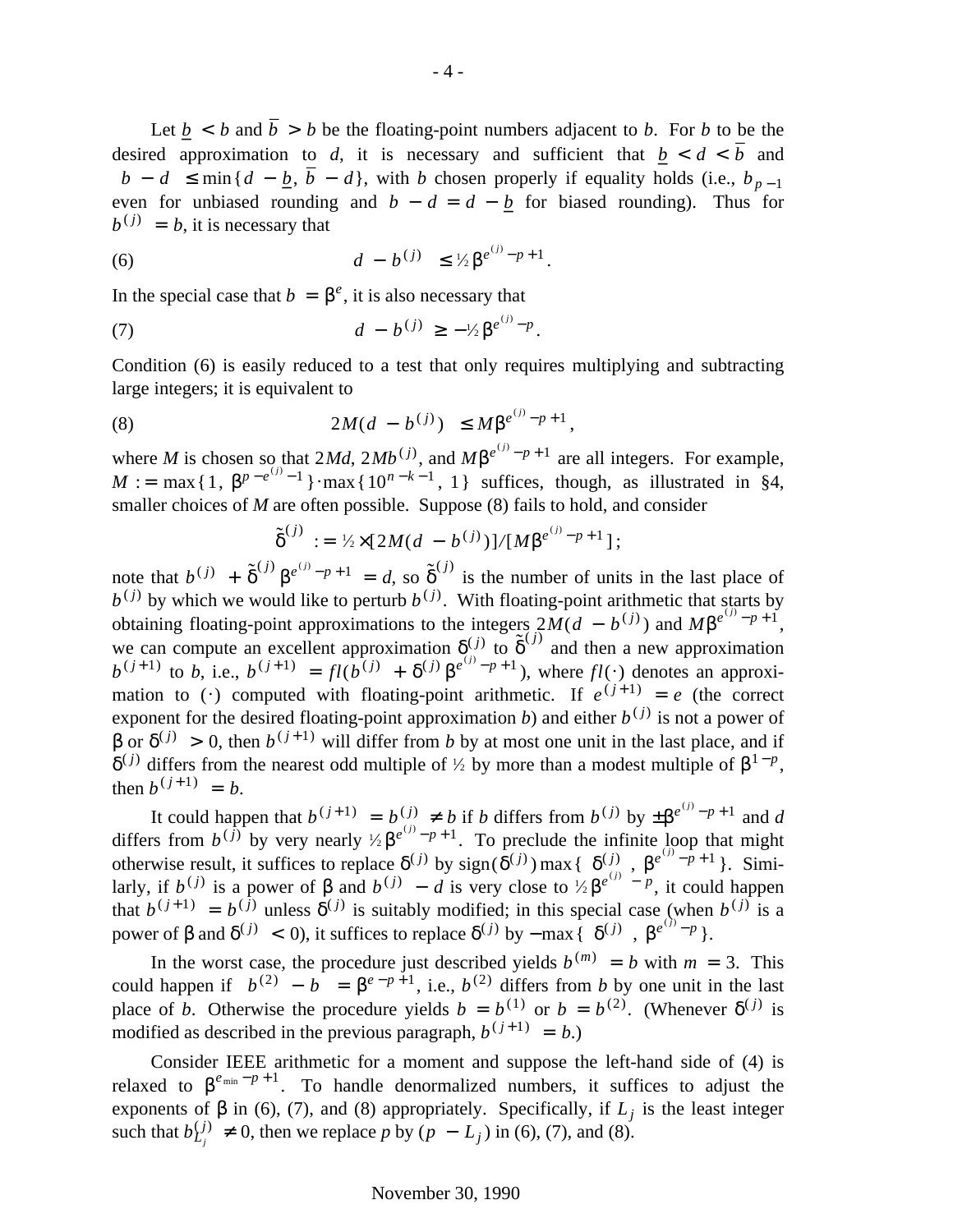Correctly detecting over- and underflow requires some extra tests. For example, it is necessary to avoid over- and underflow in the computation of  $b^{(1)}$ . The implementation discussed in §4 does this by testing *n* and *k* in (3) to screen out obvious over- and underflows and checking (and, if necessary, temporarily modifying) the exponent of the intermediate result before the final multiplication or division; in borderline cases, it sets  $b^{(1)}$  to the smallest or largest positive floating-point number, as appropriate. It similarly avoids over- and underflow in computing  $b^{(j+1)}$  from  $b^{(j)}$ , detecting over- or underflow if  $b^{(j)}$  is the largest or smallest positive floating-point number and  $b^{(j+1)}$  would be larger or smaller, respectively, than  $b^{(j)}$ .

## **3. Binary-to-Decimal Conversion**

Binary-to-decimal conversion is simpler than decimal-to-binary conversion in the sense that over- and underflow are not issues. A straightforward approach that only involves arithmetic on integers (sometimes very large integers) is to maintain an invariant described by Steele and White [12]. Let *b* denote the floating-point number (1) to be converted. First we determine integers  $b^{(0)} \ge 1$ ,  $S \ge 1$  and *k* such that

$$
(9a) \t\t b = (b^{(0)}/S) \times 10^k
$$

and

(9b) 
$$
1 \le b^{(0)}/S < 10.
$$

Then we compute digits  $d_i$  and residuals  $b^{(j)}$  to maintain

(10) 
$$
b = (b^{(j)}/S) \times 10^{k-j} + \sum_{i=0}^{j-1} d_i \times 10^{k-i}
$$

by setting

$$
(11) \t\t d_j := \lfloor b^{(j)}/S \rfloor
$$

and

(12) 
$$
b^{(j+1)} := 10 \times (b^{(j)} - d_j \times S) = 10 \times (b^{(j)} \mod S),
$$

where  $\lfloor x \rfloor$  denotes the greatest integer  $\leq x$ .

Steele and White [12] suggest an iterative procedure that uses integer arithmetic to compute the *k* for which (9) holds, but it is generally more efficient to use floating-point arithmetic to compute  $\hat{k}$  with  $k \leq \hat{k} \leq k + 1$  and, if necessary, to then use integer arithmetic to compute  $k$  from  $\hat{k}$ . For the floating-point arithmetics considered here, it is straightforward to compute an integer  $\ell$  and a floating-point number x such that  $1 \leq x < 2$  and  $b = x \times 2^{\ell}$ . Now

$$
k = \lfloor \log_{10}(b) \rfloor = \lfloor \ell \cdot \log_{10}(2) + \log_{10}(x) \rfloor,
$$
  

$$
\log_{10}(x) \le \log_{10}(1.5) + \lfloor x - 1.5 \rfloor / (1.5 \cdot \log(10)),
$$

and, for the arithmetics considered here,  $|\ell| \le 1077$ , so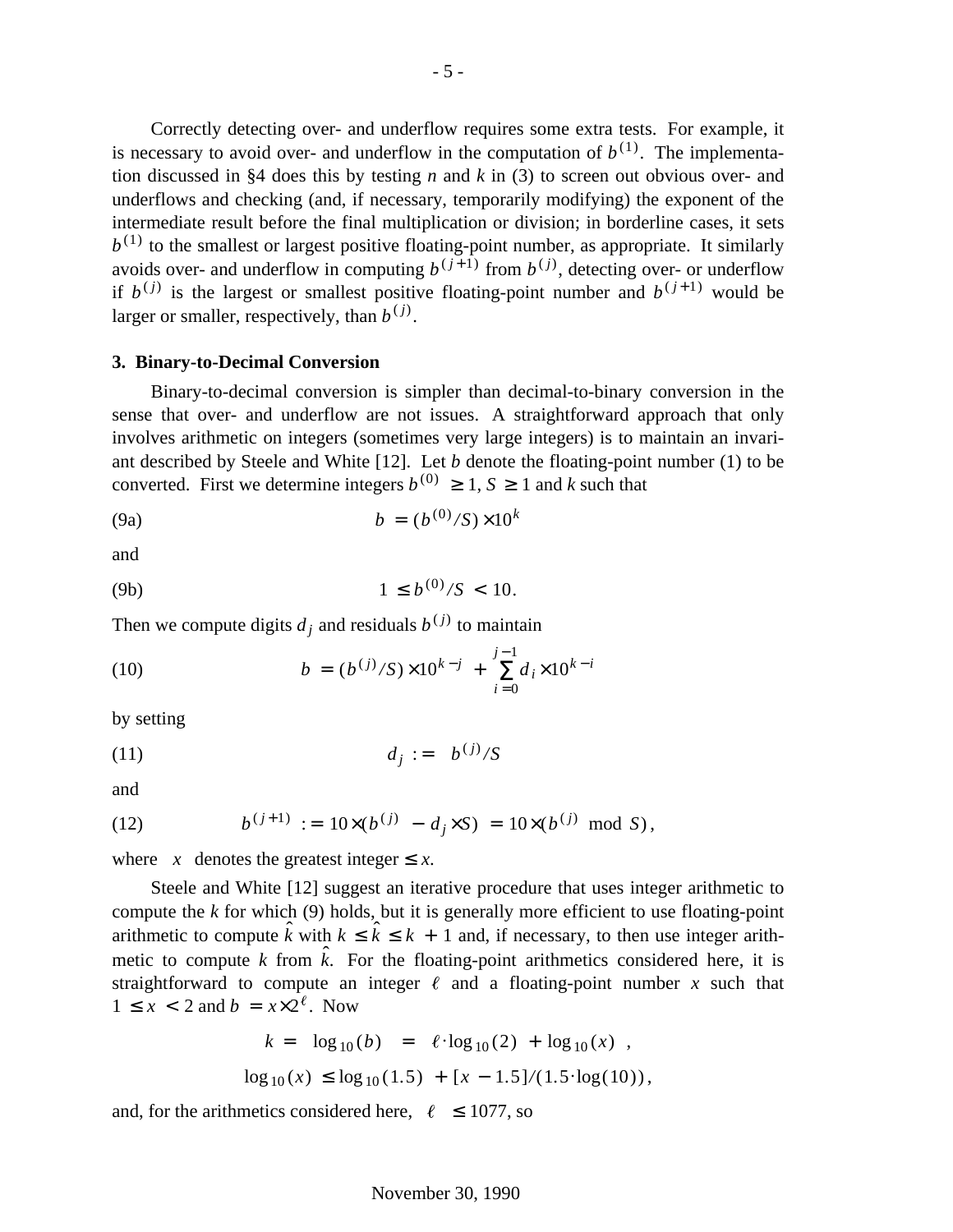$$
k \le \hat{k} := \left[ f l(\ell \times 0.301029995663981 + (x - 1.5) \times 0.289529654602168 + 0.1760912590558) \right],
$$

where we have approximated the constant term  $\log_{10}(1.5) = 0.176091259055681242...$ by 0.1760912590558 to ensure  $\hat{k} \geq k$ ; it is easy to see from Taylor's theorem that  $\hat{k} \leq k + 1$ .

Using high-precision integer arithmetic in (11) and (12), we can compute an arbitrarily close decimal approximation *d* to *b*. Often an approximation of only a few significant decimal places or a few places past the decimal point is desired. The simplest approach is to generate the desired number of digits and then to round the final digit  $d_{n-1}$  appropriately. Of course, this rounding sometimes involves propagating carries, i.e., changing  $d_i$  for some values of  $i < n - 1$ . An alternative advocated by Steele and White  $[12]$  is to use a stopping test that assures that we compute each  $d_i$  correctly. This is convenient for the co-routine structure described in [12], and sometimes it saves work, but other times it costs more work, because it requires computing with larger integers.

Suppose we have chosen *n*, and we wish to compute the nearest decimal number of the form  $(3)$  to *b* (with ties broken appropriately). From  $(10)$ , if

(13) 
$$
b^{(j)} \mod S < 5 \times S \times 10^{j-n}
$$
,

then (11) delivers the desired  $d_i$  and  $d_i = 0$  for  $j < i < n$ . Similarly, if

(14) 
$$
b^{(j)} \mod S > S \times (1 - 5 \times 10^{j-n}),
$$

then  $d_i$  from (11) must be increased by one and again  $d_i = 0$  for  $j < i < n$ . It can happen that  $j = 0$  and (11) gives  $d_0 = 9$ , in which case we must increment k and set  $d_0 := 1$ . The computation of k in [12] precludes this special case, but it is more efficient to compute and correct *k* as just described. Note that by scaling  $b^{(0)}$  and *S* by a nonnegative integral power of 10, we can arrange that tests (13) and (14) only involve integer arithmetic.

If the left- and right-hand sides of (13) or (14) are equal, then it is necessary to use the appropriate tie-breaking rule to decide whether and how to stop generating digits.

As argued in [12], there are times when it is desirable to compute the shortest decimal string that correctly rounds to a given floating-point number *b*. For example, this is the ''right'' way to represent numbers as set elements in the AMPL modeling language [8], which was a prime motivation for the present work. For *d* to correctly round to *b*, it suffices that \_

(15) 
$$
\frac{1}{2}(\underline{b} + b) < d < \frac{1}{2}(b + \overline{b}),
$$

where, as before, *b*\_ and *b* are the floating-point numbers adjacent to *b*, and [12] tells how to compute the shortest  $d$  that satisfies (15). This involves stopping tests similar to (13) and (14). By taking account of whether *d* will to be converted to binary by biased or unbiased rounding, we can allow one of the strict inequalities in (15) to be an equality, which can lead to a shorter *d*. For example, with binary double-precision IEEE arithmetic,  $10^{23}$  rounds to a binary floating-point number which (15) would render as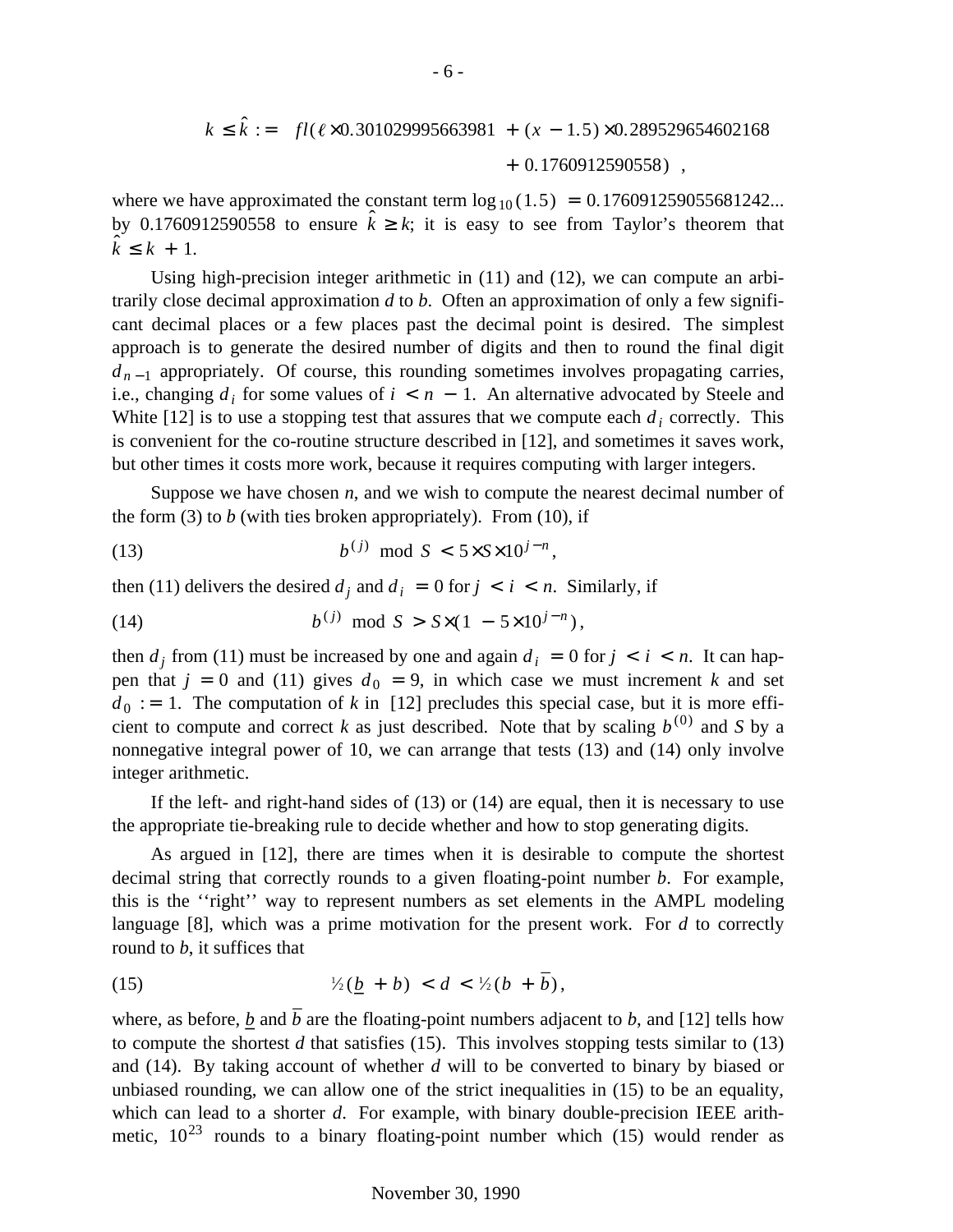9.99999999999999998×10<sup>22</sup>, but taking the unbiased rounding of IEEE arithmetic into account, we can render this number as  $10^{23}$ . The implementation described in §4 will honor either (15) or a relaxed version that allows equalities in (15) when the appropriate rounding rule will yield *b*.

In general it is necessary to use integer arithmetic of high precision in (11) and (12), but often it is possible — and faster — to get by with floating-point arithmetic. In particular, if *b* is a floating-point integer with

(16) 
$$
\lfloor \log_{10}(b) \rfloor < \log_{10}(\beta^p) - 1,
$$

then  $S := 10^{\lfloor \log_{10}(b) \rfloor}$ ,  $i \cdot S$ ,  $1 \le i \le 9$ , and all the  $b^{(j)}$  are floating-point integers, and there is no roundoff error when (11) and (12) are carried out straightforwardly in floating-point arithmetic.

Another case in which floating-point arithmetic often suffices is that where the number *n* of significant decimal digits required is sufficiently small, say

(17) 
$$
n < \log_{10}(\beta^{p-1}) - 1
$$

(e.g.,  $n \leq 14$  for binary double-precision IEEE arithmetic). In that case, it is often worthwhile to compute

(18) 
$$
\tilde{b}^{(0)} := fl(b \cdot 10^{-k}),
$$

and, for  $j = 0, 1, \cdots, n - 1$ ,

$$
\tilde{d}_j := \lfloor \tilde{b}^{(j)} \rfloor
$$

and

(20) 
$$
\tilde{b}^{(j+1)} = fl(10 \times [\tilde{b}^{(j)} - \tilde{d}_j]).
$$

If  $(18)$  involves  $\mu$  floating-point operations, then

(21a) 
$$
b = (\tilde{b}^{(0)} + \eta_0) \times 10^k
$$

with

(21b) 
$$
|\eta_0| < [(1 - \beta^{1-p})^{-\mu} - 1]\tilde{b}^{(0)}.
$$

(In fact, for rounded arithmetic,  $|\eta_0| < (1 - \frac{1}{2} \beta^{1-p})^{-\mu} - 1$ .) Calculation (20) is tantamount to a fixed-point computation; the subtraction is always exact, and the multiplication, over all iterations of (20), can lose a cumulative total of at most 3 bits. Indeed, in VAX or binary IEEE arithmetic ( $\beta = 2$ ),

(22a) 
$$
\tilde{b}^{(0)} = (\tilde{b}^{(j)} + \tilde{\eta}_j) \times 10^{-j} + \sum_{i=0}^{j-1} \tilde{d}_i \times 10^{-i},
$$

with

$$
|\tilde{\eta}_j| < 7 \times \beta^{1-p} \times 10^j
$$

(and  $\tilde{\eta}_0 = 0$ ); in IBM arithmetic ( $\beta = 16$ ), (22a) holds with  $\tilde{\eta}_i \equiv 0$ . (The right-hand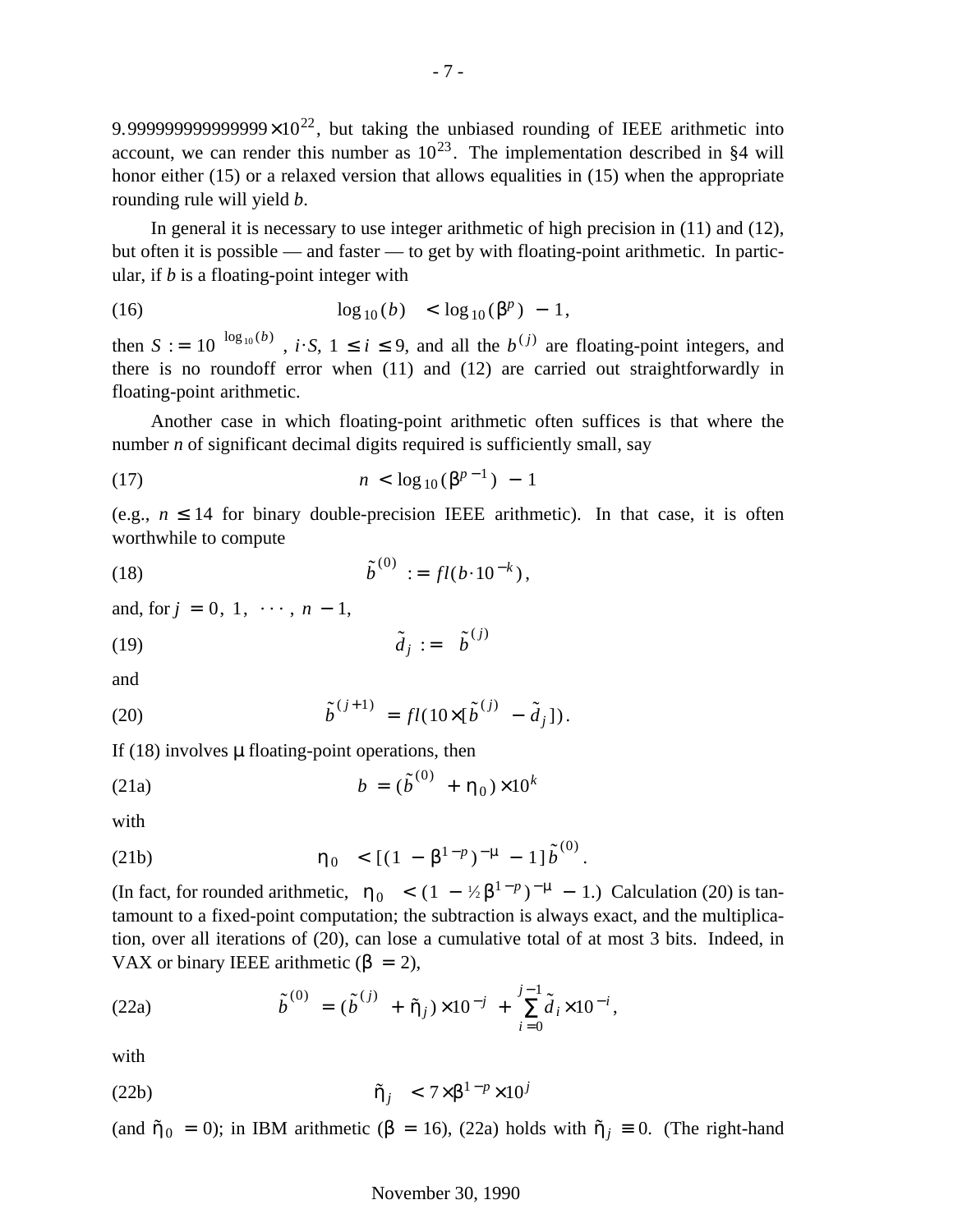side of (22b) comes from bounding  $\tilde{\eta}_j$  by the error that would be introduced by ignoring the three least significant bits of  $b^{(0)}$  — with these bits set to 0, (20) would introduce no further rounding errors.) Combining (21) and (22), we have

$$
b = (\tilde{b}^{(j)} + \eta_j) \times 10^{k-j} + \sum_{i=0}^{j-1} \tilde{d}_i \times 10^{k-i},
$$

with

$$
|\eta_j| = |10^j \times \eta_0 + \tilde{\eta}_j| < \left[ [(1 - \beta^{1-p})^{-\mu} - 1] \tilde{b}^{(0)} + 7 \times \beta^{1-p} \right] \times 10^j;
$$

with (18) carried out as in §4,  $(1 - \beta^{1-p})^{-\mu} - 1 < (\mu + 1) \times \beta^{1-p}$  and

(23) 
$$
|\eta_j| < \overline{\eta}_j := fl \Big[ ([\mu + 1] \tilde{b}^{(0)} + 7) \times \beta^{1-p} \times 10^j \Big].
$$

If

$$
\tilde{b}^{(n)} < 5 - \overline{\eta}_n,
$$

then (3) with  $d_i = \tilde{d}_i$  is the desired decimal approximation to *b*; otherwise, if

$$
\tilde{b}^{(n)} > 5 + \overline{\eta}_n,
$$

then we obtain (3) by incrementing  $\tilde{d}_{n-1}$  and propagating carries if necessary; otherwise (18–20) and (23) do not conclusively yield the desired rounded decimal approximation *d*, and we must resort to using high-precision integer arithmetic in (11) and (12).

As in [12], we can use an alternative to tests (24) that involves more computation per digit, but that may save time if some of the trailing digits  $d_i$  in (3) are zero. (Note that with (24) there is no need to compute  $\overline{\eta}_j$  for  $j < n$ .) The alternative works as follows. We compute

(25a) 
$$
\hat{\eta}_j := fl \left[ [5 \times 10^{-n} - ((\mu + 1) \tilde{b}^{(0)} + 7) \times \beta^{1-p}] \times 10^j \right]
$$

and test whether

$$
\tilde{b}^{(j)} - \tilde{d}_j < \hat{\eta}_j,
$$

in which case  $d_i = \tilde{d}_i$  for  $i \leq j$  and  $d_i = 0$  for  $j < i < n$ . If (25b) is not satisfied, we test whether

(25c) *f l*( 1 − [*b* ˜( *<sup>j</sup>*) <sup>−</sup> *<sup>d</sup>* ˜*j*] ) < ηˆ *<sup>j</sup>* ,

in which case  $d_j = \tilde{d}_j + 1$ ,  $d_i = \tilde{d}_i$  for  $i < j$ , and again  $d_i = 0$  for  $j < i < n$ . Note that the quantity  $\tilde{b}^{(j)}$  –  $\tilde{d}_j$  that appears in (25) is part of (20), and that (25) with *j* = *n* − 1 reduces to (24), since (24b) is equivalent to  $10 - \tilde{b}^{(n)} < 5 - \overline{\eta}_n$ . Thus if we reach  $j = n - 1$  and neither (25b) nor (25c) holds, then again we must resort to using high-precision integer arithmetic in  $(11)$  and  $(12)$ .

On average, when (17) holds, i.e., *n* is not too large, it is probably most efficient first to try (18), (19), and (20). If this fails or if *n* is too large (which includes the case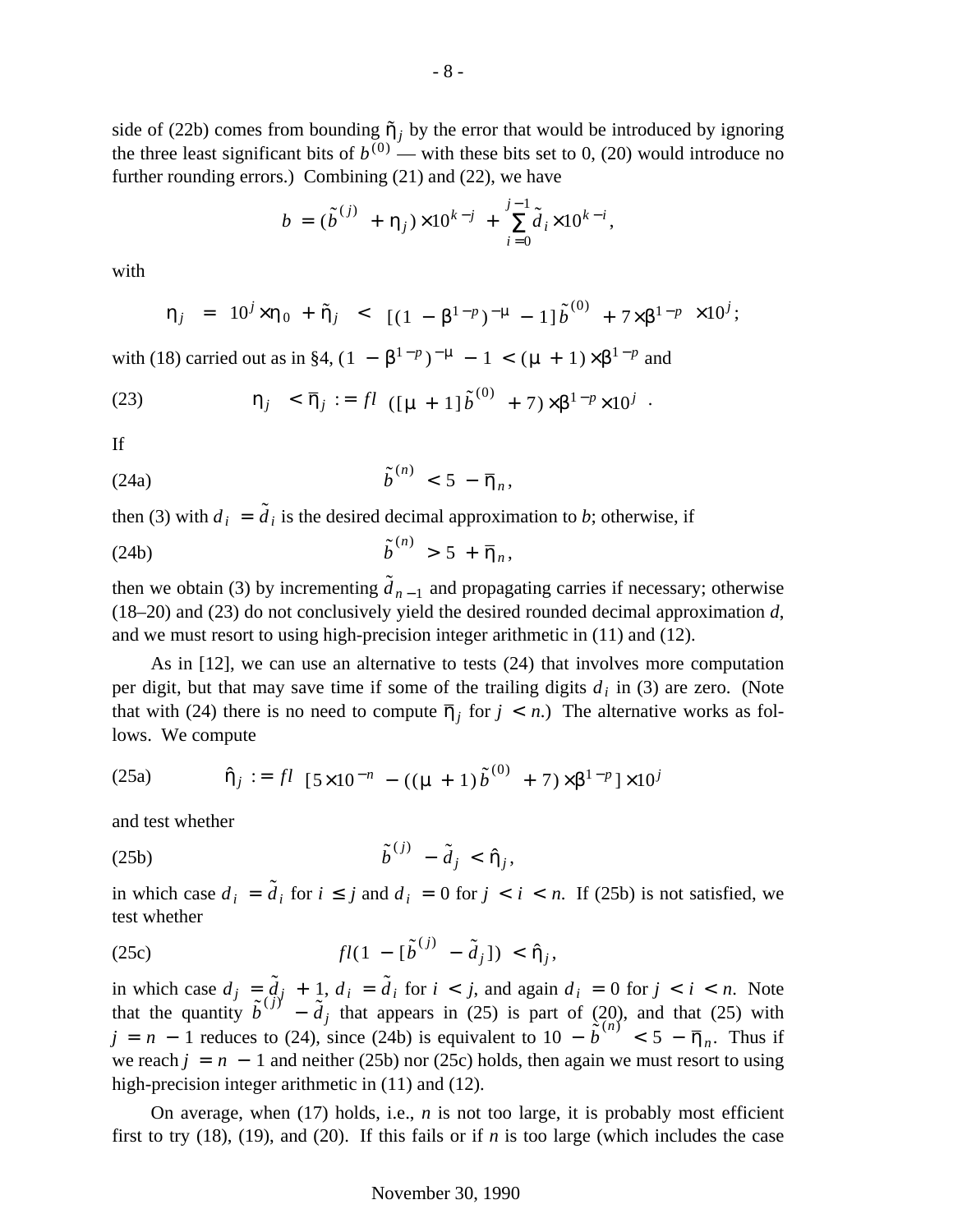where we wish  $(15)$  to hold), then it is reasonable to check whether *b* is a floating-point integer and (16) holds, which means we can use floating-point arithmetic in (11) and (12). Otherwise, resorting to high-precision integer arithmetic may be unavoidable. The test (17) suggested above for *n* not being too large comes from requiring (23) to yield η  $\mathfrak{a}$  $n \leq 1$  with  $\left[\mu + 1\right] \tilde{b}^{(0)} + 7$  approximated by 10.

#### **4. Computational Experience**

We have written functions, strtod and dtoa, that do the calculations described in §2 and §3, respectively; strtod is designed to conform to the ANSI C standard [2] (in "C" locale); dtoa has modes that correspond to fixed-point formatting (as in Fortran's Fw.d or printf's  $\frac{1}{2}w.d$  format specifiers), to floating-point formatting (as in E*w.d* or %*w.d*e), and to (15), i.e., to computing the shortest decimal string that rounds to a given binary floating-point number *b*. Thus dtoa could be used inside the ANSI C routines fprintf, printf, and sprintf, but it can also compute shortest decimal strings as advocated by Steele and White [12]. The source code is compilable by an ANSI C or C++ [6, 13] compiler, and, by defining appropriate preprocessor variables, one can compile the functions so they are suitable for use with binary IEEE, conventional IBM-mainframe, or VAX double-precision arithmetic. Source for the functions is available from *netlib* [5]; for details, send netlib@research.att.com the electronicmail message

#### send index from fp

For decimal-to-binary conversions, we obtain  $b^{(1)}$  so that (5) holds with  $c = 6.01$ by using a mixture of integer and floating-point arithmetic to compute the integer

(26) 
$$
f l \left[ \sum_{i=0}^{\min\{17, n-1\}} d_i \times 10^{\min\{17, n-1\} - i} \right]
$$

with at most one rounding error, then multiplying or dividing  $(26)$  by the appropriate power of 10, expressed as the product of factors from the set

$$
\{10^i: 0 \le i \le 15\} \cup \{10^{(2^i)}: 4 \le i \le 8\}.
$$

(For IEEE arithmetic, this involves at most 6 possibly inexact floating-point operations; for IBM arithmetic, at most 4, and for VAX, at most 3.)

The choices of *M* in (8) and of *S* and  $b^{(0)}$  in (9) deserve brief discussion. Since  $\beta$  is a power of 2 for the arithmetics considered here, the computations involving *M*, *S*, and  $b^{(0)}$  entail multiplications by factors of the form  $2^k$  and  $5^{\lambda}$  for nonnegative integers  $\kappa$ and  $\lambda$ . By keeping separate track of  $\kappa$  and  $\lambda$ , strtod and dtoa often can arrange to use smaller values of *M*, *S*, and  $b^{(0)}$  than the most straightforward choices *M* :=  $\max\{1, \beta^{p-e^{(j)}-1}\}\times \max\{10^{n-k-1}, 1\}$  or  $S := \max\{1, \beta^{p-e+1}\}\times \max\{1, 10^k\}$ would give.

Below are tables showing average microseconds for 10000 or 20000 repetitions of various conversions on three machines:

#### November 30, 1990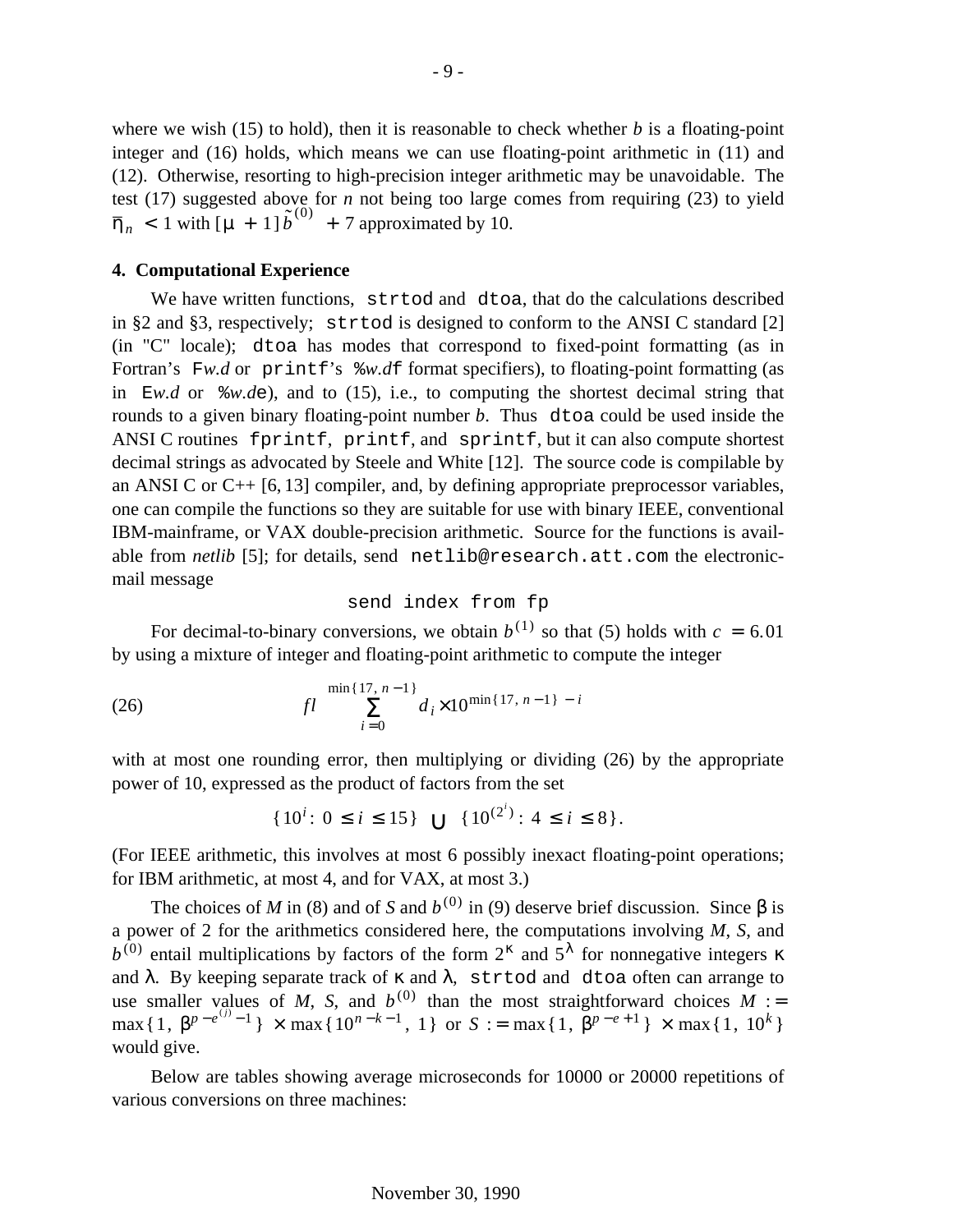• *pyxis* is an SGI 4D/240S with 25MHz MIPS R3000 cpu chips, running IRIX System V Release 3.3.1, with binary IEEE arithmetic. Compilation is by the standard vendor-supplied C compiler ( $cc -O$ ).

• *odin* is an Amdahl 5890, running UNIX<sup>®</sup> UTS System V Release 2.6b, with IBM-mainframe floating-point arithmetic. On *odin*, when a single possibly inexact floating-point operation suffices, strtod computes the relevant rounded product or quotient using the assembly-coded routines whose source is shown in Appendix A. The ANSI C routines were converted to old-style C by cfront version 2.1 (part of the AT&T C++ translator), then compiled by the vendor-supplied C compiler (cc -0).

• *pipe* is a VAX 8550 running a 10th Edition UNIX system. Compilation was by lcc, an experimental C compiler by Chris Fraser and Dave Hanson — see [9].

Tables 1 and 2 show approximate times for our strtod, based on §2, to do the indicated decimal-to-binary conversions, and they show corresponding times for the atof routine from the standard C library on the machine in question. The conversions in Table 1 fall into the ''typical'' cases, in which strtod gets by with floating-point arithmetic; in these cases, it takes roughly the same time as atof on *odin* and runs faster than atof on *pyxis* and *pipe*. (On the VAX, the "typical" cases include all  $d \ge 1$ with  $n \leq 16$  significant figures.) The conversions in Table 2 have so large or small an exponent *k* or so many digits that strtod must resort to high-precision integer arithmetic, which makes it take considerably longer than atof. It is easy to find examples on all three machines where strtod returns the correctly rounded value and atof is less accurate. (On *pyxis*, such examples seem to need at least 18 decimal digits.)

|                | $p$ <i>yxis</i><br><b>IEEE</b> arith. |    | odin<br>IBM arith.                  |    | pipe<br>VAX arith. |     |
|----------------|---------------------------------------|----|-------------------------------------|----|--------------------|-----|
| Input          |                                       |    | strtod atof strtod atof strtod atof |    |                    |     |
| 1.23           | 9                                     | 18 |                                     |    | 33                 | 82  |
| $1.23e+20$     | 11                                    | 15 | 8                                   | 8  | 38                 | 70  |
| $1.23e - 20$   | 12                                    | 19 | 8                                   | 8  | 43                 | 305 |
| 1.23456789     | 15                                    | 27 | 12                                  | 12 | 57                 | 150 |
| 1.23456589e+20 | 16                                    | 24 | 12                                  | 13 | 63                 | 85  |
| $1.23e+30$     |                                       | 20 |                                     |    | 42                 | 102 |

**Table 1.** Decimal-to-binary microseconds, ''typical'' cases.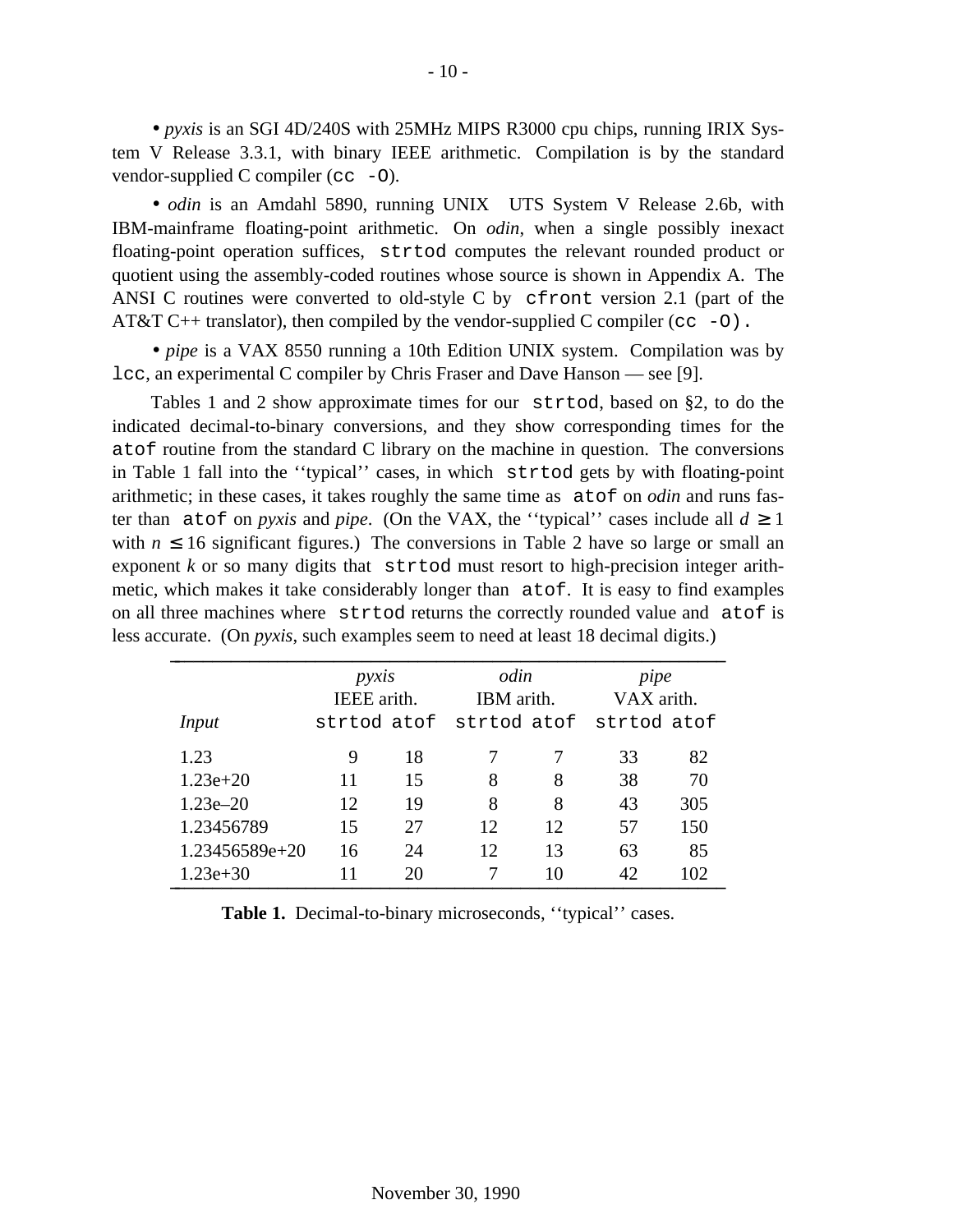|                      | $p$ <i>yxis</i><br>IEEE arith. |    | odin<br>IBM arith.                  |    | pipe<br>VAX arith. |     |
|----------------------|--------------------------------|----|-------------------------------------|----|--------------------|-----|
| Input                |                                |    | strtod atof strtod atof strtod atof |    |                    |     |
| $1.23e - 30$         | 101                            | 20 | 80                                  | 10 | 380                | 413 |
| 1.23456789e-20       | 130                            | 28 | 98                                  | 13 | 458                | 370 |
| 1.23456789e-30       | 134                            | 28 | 95                                  | 15 | 552                | 493 |
| 1.234567890123456789 | 156                            | 39 | 110                                 | 22 | 640                | 290 |

**Table 2.** Decimal-to-binary microseconds, hard cases.

Tables 3–8 show approximate times for dtoa, based on §3, to do the indicated binary-to-decimal conversions, and they show corresponding times for the ecvt and sprintf routines from the standard C library on the machine in question. The numbers to be converted are the binary versions of the numbers in the *Input* column, as computed by strtod. Columns 2 and 3 give times for dtoa computing  $n = 6$  significant figures. The first six input numbers in Tables 3, 5, and 7 are such that dtoa gets by with floating-point arithmetic; the seventh allows use of floating-point arithmetic in (11) and (12). The input numbers in Tables 4, 6, and 8 are chosen to force computation with high-precision integers. The computations in column 2 use a mode that may need to propagate carries when rounding to *n* significant figures, whereas those in column 3 use the approach advocated by Steele and White [12] of avoiding such carry propagations at the cost of extra computation. Column 4 shows times for computing the shortest decimal string that correctly rounds to the input binary floating-point number *b*. This generally requires computing with large integers, unless *b* is a floating-point integer that is not too large, such as the last input number in Tables 3, 5, and 7. Column 5 shows the time taken for the C library routine ecvt to compute 6 significant figures for the given input number, and column 6 shows the time taken for sprintf("%g") to do this computation. The dtoa times are generally longer than those for ecvt but shorter than those for sprintf (which obviously has extra overhead); but dtoa is more accurate than ecvt or sprintf on all three machines.

- 11 -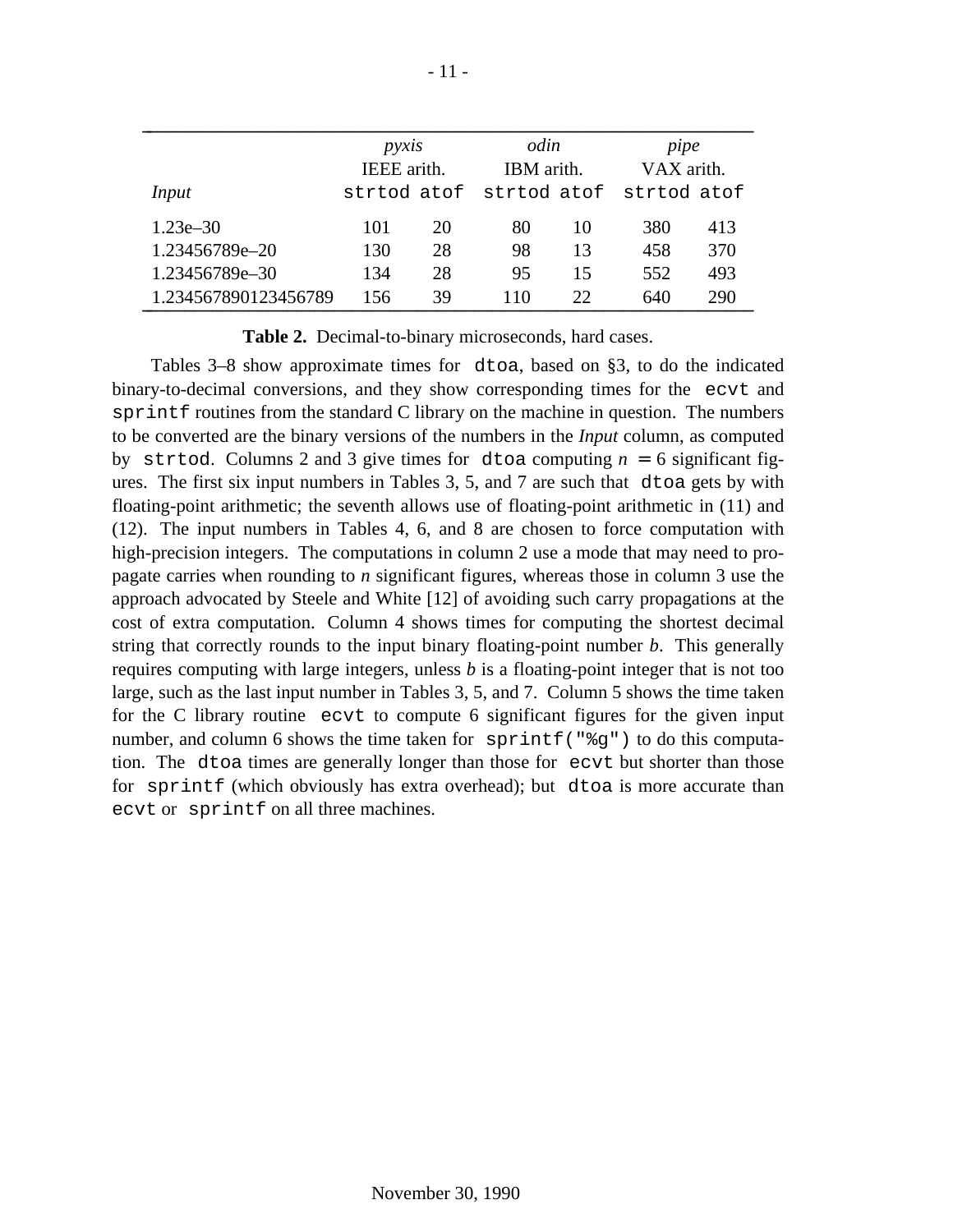| Input          | dtoa, $n = 6$<br>carries<br>possible | no<br>carries | dtoa<br>$n$ from<br>(15) | ecvt | sprintf |
|----------------|--------------------------------------|---------------|--------------------------|------|---------|
| 1.23           | 31                                   | 29            | 109                      | 21   | 77      |
| $1.23e+20$     | 33                                   | 31            | 137                      | 25   | 71      |
| $1.23e - 20$   | 33                                   | 31            | 195                      | 26   | 77      |
| 1.23456789     | 30                                   | 37            | 261                      | 17   | 78      |
| 1.23456589e+20 | 32                                   | 38            | 285                      | 22   | 85      |
| 1.23456789e-20 | 32                                   | 39            | 415                      | 22   | 76      |
| 1234565        | 47                                   | 53            | 36                       | 26   | 68      |

**Table 3.** Binary-to-decimal microseconds on *pyxis* (binary IEEE arithmetic), "typical" cases for  $n = 6$ .

| Input        | dtoa, $n = 6$<br>carries<br>possible | no<br>carries | dtoa<br>$n$ from<br>(15) | ecvt | sprintf |
|--------------|--------------------------------------|---------------|--------------------------|------|---------|
| 1.234565     | 131                                  | 268           | 210                      | 17   | 76      |
| 1.234565e+20 | 157                                  | 285           | 237                      | 22   | 74      |
| 1.234565e-20 | 208                                  | 341           | 335                      | 23   | 80      |

**Table 4.** Binary-to-decimal microseconds on *pyxis* (binary IEEE arithmetic), hard cases for  $n = 6$ .

| Input          | dtoa, $n = 6$<br>carries<br>possible | no<br>carries | dtoa<br><i>n</i> from<br>(15) | ecvt | sprintf |
|----------------|--------------------------------------|---------------|-------------------------------|------|---------|
| 1.23           | 23                                   | 20            | 87                            | 10   | 39      |
| $1.23e+20$     | 23                                   | 22            | 108                           | 13   | 46      |
| $1.23e - 20$   | 23                                   | 22            | 136                           | 13   | 41      |
| 1.23456789     | 20                                   | 25            | 203                           | 9    | 38      |
| 1.23456589e+20 | 23                                   | 25            | 222                           | 12   | 41      |
| 1.23456789e-20 | 22                                   | 25            | 298                           | 13   | 42      |
| 1234565        | 32                                   | 33            | 23                            | 14   | 37      |

**Table 5.** Binary-to-decimal microseconds on *odin* (IBM arithmetic), "typical" cases for  $n = 6$ .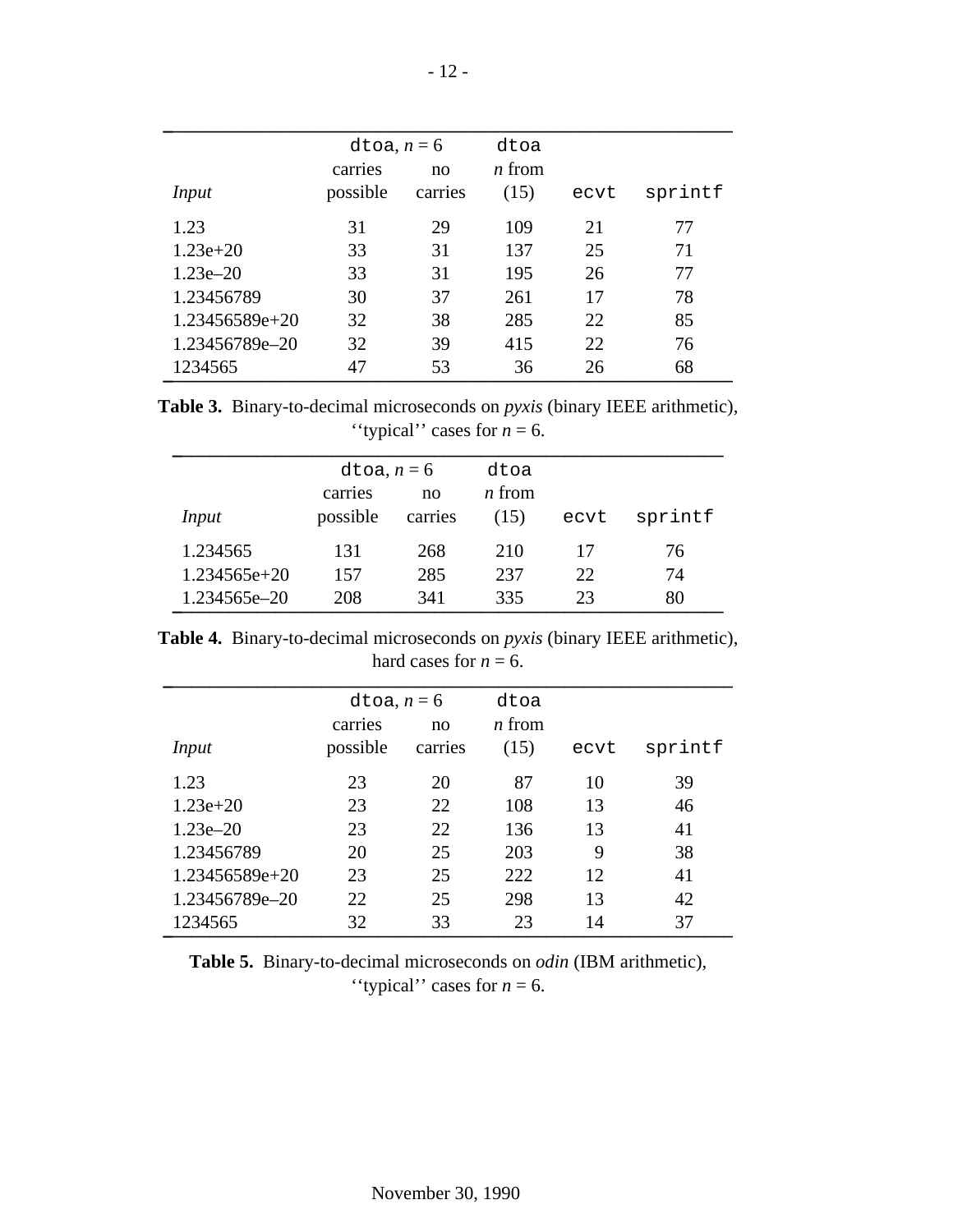|                | dtoa, $n = 6$       |               | dtoa             |      |         |
|----------------|---------------------|---------------|------------------|------|---------|
| Input          | carries<br>possible | no<br>carries | $n$ from<br>(15) | ecvt | sprintf |
| 1.234565       | 88                  | <b>200</b>    | 163              | 9    | 38      |
| $1.234565e+20$ | 108                 | 212           | 184              | 12   | 41      |
| 1.234565e-20   | 137                 | 242           | 246              | 13   | 41      |

**Table 6.** Binary-to-decimal microseconds on *odin* (IBM arithmetic), hard cases for  $n = 6$ .

|                | dtoa, $n = 6$       |               | dtoa                  |      |         |
|----------------|---------------------|---------------|-----------------------|------|---------|
| Input          | carries<br>possible | no<br>carries | <i>n</i> from<br>(15) | ecvt | sprintf |
| 1.23           | 82                  | 88            | 428                   | 78   | 144     |
| $1.23e+20$     | 105                 | 98            | 518                   | 294  | 168     |
| $1.23e - 20$   | 100                 | 95            | 716                   | 107  | 168     |
| 1.23456789     | 92                  | 108           | 1024                  | 80   | 152     |
| 1.23456589e+20 | 98                  | 120           | 1109                  | 291  | 174     |
| 1.23456789e-20 | 93                  | 115           | 1565                  | 112  | 181     |
| 1234565        | 162                 | 177           | 125                   | 108  | 149     |

**Table 7.** Binary-to-decimal microseconds on *pipe* (VAX arithmetic), "typical" cases for  $n = 6$ .

 $\mathsf I$ I I I I I I I I I I I I I

|              | dtoa, $n = 6$ |         | dtoa     |      |         |
|--------------|---------------|---------|----------|------|---------|
|              | carries       | no      | $n$ from |      |         |
| Input        | possible      | carries | (15)     | ecvt | sprintf |
| 1.234565     | 450           | 998     | 804      | 83   | 154     |
| 1.234565e+20 | 565           | 1092    | 907      | 288  | 173     |
| 1.234565e-20 | 737           | 1223    | 12.73    | 111  | 176     |

**Table 8.** Binary-to-decimal microseconds on *pipe* (VAX arithmetic), hard cases for  $n = 6$ .

## **5. Concluding Remarks**

We have shown that it is possible to do binary-to-decimal and decimal-to-binary conversions in ways that always yield the correctly rounded results, with little time penalty in common cases.

In hard cases, we must resort to high-precision integer arithmetic. The conversion functions (strtod and dtoa) described in §4 have machine-independent routines, written in C, that carry out this arithmetic. Assembly-coded versions of these routines might run significantly faster on some machines.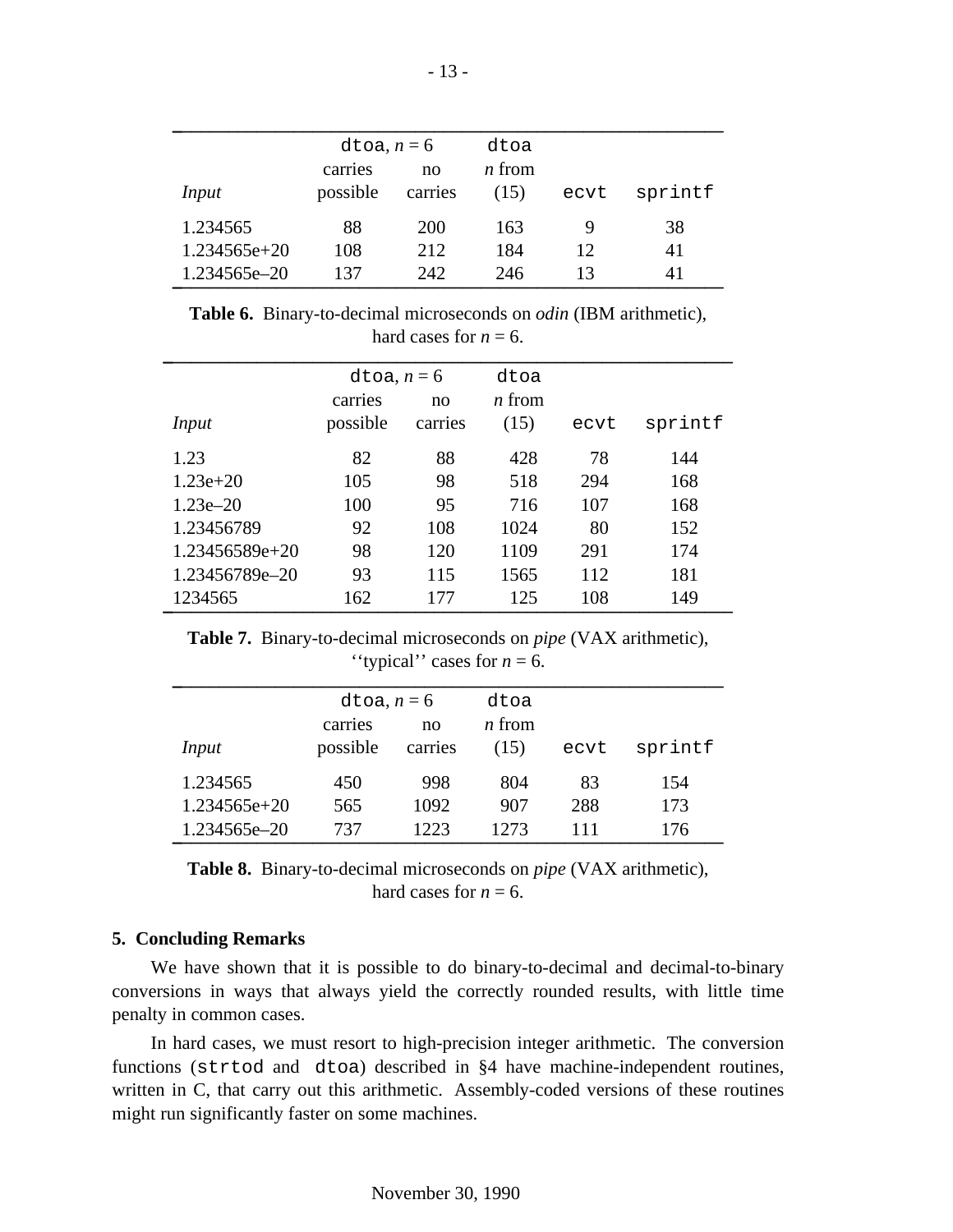Under IEEE arithmetic, strtod and dtoa could be modified to reset, then test the ''inexact'' flag, and they could then avoid high-precision integer computations in some further cases. The extent to which this would be worthwhile obviously depends on the cost of resetting and testing the ''inexact'' flag and on the distribution of numbers presented for conversion.

The Numeric C Extensions Group is drafting a ''standard'' in which correct or nearly correct binary-to-decimal and decimal-to-binary conversions are required. Some people have expressed concern about the cost of such a requirement; this note should serve to demonstrate that the cost can be modest in common cases.

Of course, there are many situations where precise conversions are not needed and where trading speed for accuracy is desirable. For these situations, it would be helpful to have a library of alternate conversion routines that make a reasonable such trade. But the principle of least surprise suggests that correctly rounded conversions should be the default.

## **Acknowledgments**

Howard Trickey [private communication] has written a program for testing conversion routines with numbers of the form that Schryer [11] has found useful in detecting floating-point arithmetic bugs. I thank Howard for his help in testing strtod and dtoa. I also thank Norm Schryer and Margaret Wright for helpful comments on the manuscript.

## **References**

- [1] *IEEE Standard for Binary Floating-Point Arithmetic,* Institute of Electrical and Electronics Engineers, New York, NY, 1985. ANSI/IEEE Std 754-1985.
- [2] *American National Standard for Information Systems Programming Language — C,* American National Standards Institute, New York, NY, 1990. ANSI X3.159- 1989.
- [3] W. D. Clinger, ''How to Read Floating Point Numbers Accurately,'' pp. 92–101 in *Proceedings of the ACM SIGPLAN'90 Conference on Programming Language Design and Implementation. White Plains, NY, June 20-22, 1990*.
- [4] J. T. Coonen, ''Contributions to a Proposed Standard for Binary Floating-Point Arithmetic,'' Ph.D. Dissertation (1984), Univ. of California, Berkeley.
- [5] J. J. Dongarra and E. Grosse, ''Distribution of Mathematical Software by Electronic Mail,'' *Communications of the ACM* **30** #5 (May 1987), pp. 403–407.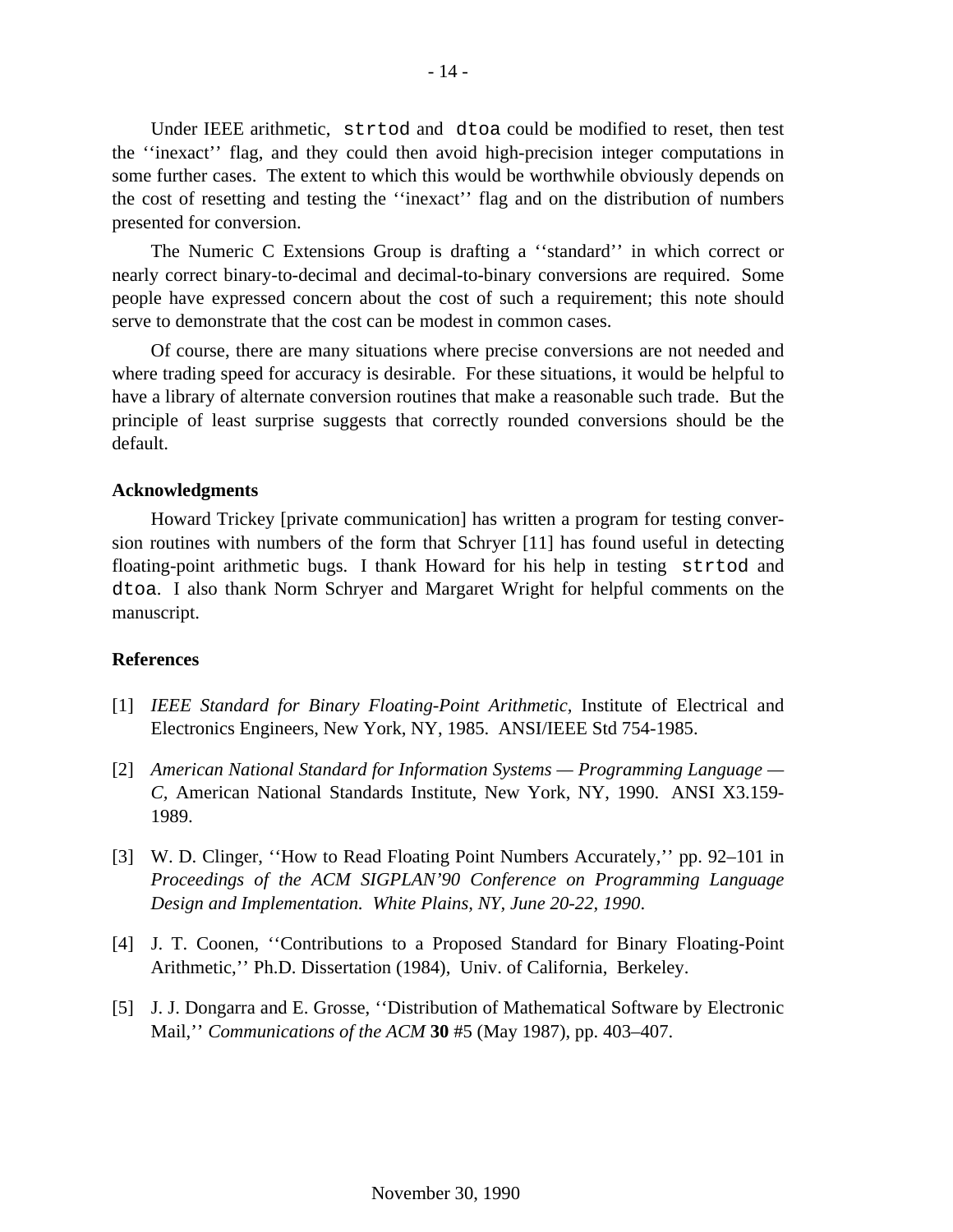- [6] M. A. Ellis and B. Stroustrup, *The Annotated C++ Reference Manual,* Addison-Wesley, 1990.
- [7] G. Forsythe and C. B. Moler, *Computer Solution of Linear Algebraic Systems,* Prentice-Hall, 1967.
- [8] R. Fourer, D. M. Gay, and B. W. Kernighan, ''A Modeling Language for Mathematical Programming,'' *Management Science* **36** #5 (1990), pp. 519–554.
- [9] C. W. Fraser, ''A Language for Writing Code Generators,'' *SIGPLAN Notices* **24** #7 (1989), pp. 238–245.
- [10] D. W. Matula, ''A Formalization of Floating-Point Numeric Base Conversion,'' *IEEE Trans. Computers* **C-19** #8 (1970), pp. 681–692.
- [11] N. L. Schryer, "A Test of a Computer's Floating-point Arithmetic Unit," in *Sources and Development of Mathematical Software*, ed. W. Cowell, Prentice-Hall (1981).
- [12] G. L. Steele and J. L. White, ''How to Print Floating-Point Numbers Accurately,'' pp. 112–126 in *Proceedings of the ACM SIGPLAN'90 Conference on Programming Language Design and Implementation. White Plains, NY, June 20-22, 1990*.
- [13] B. Stroustrup, *The C++ Programming Language,* Addison-Wesley, 1986.